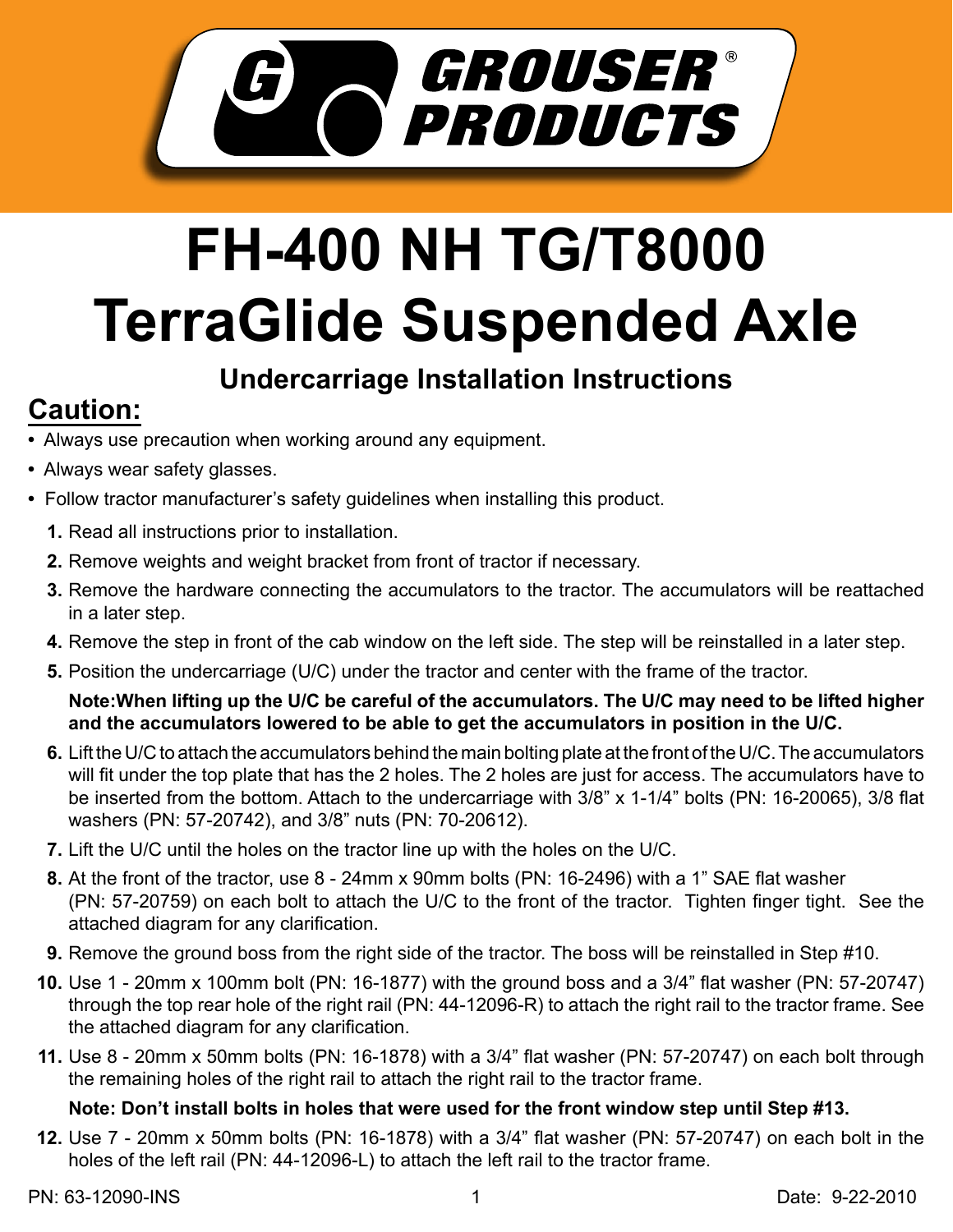- Use 2 20mm x 70mm bolts (PN: 16-1876) with a 3/4" flat washer (PN: 57-20747) on each bolt to attach **13.** the window step and the left rail to the tractor frame in the same holes that were originally used for the window step.
- **14.** Attach the left and right rails to the left and right sides of the undercarriage with 3 1" bolts (PN: 16-20560), 6 - 1" heavy duty flat washers (PN: 57-20819), and 3 - 1" nuts (PN: 70-20599) for each side.
- **15.** Once all bolts are installed, torque the front 24mm bolts to 909 ft-lbs.
- **16.** Torque the 20mm bolts on the side rails to 432 ft-lbs.
- **17.** Torque the 1" bolts attaching the side rails to the U/C to 903 ft-lbs.
- **18.** Remove the tractor drawbar from the front drawbar pivot bracket.
- **19.** Support the front drawbar pivot bracket with a floor jack or block and carefully remove the bolts holding the front drawbar pivot bracket to the tractor rear axle housing. Discard the removed bolts.
- 20. Install the push pole bracket (PN: 18-13373) by slipping the push pole bracket over the front drawbar pivot bracket with the chamfered holes facing down and toward the front of the tractor.
- Place 4 3/4" SAE flat washers (PN: 57-20757) between the front drawbar pivot bracket and the push **21.** pole bracket. The washers are for the 4 outside holes on the push pole bracket. See the attached diagram for clarification.
- Attach the front drawbar pivot bracket and the push pole bracket to the tractor rear axle housing with **22.** 2 - 20mm flat socket head cap screws (PN: 16-13405) in the front holes of the push pole bracket.
- Use 2 20mm x 90mm bolts (PN: 16-1510) with a 3/4" SAE flat washer (PN: 57-20757) on the two bolts **23.** in the rear holes of the push pole bracket. See the attached diagram for any clarification.
- **24.** Remove the floor jack or block.
- **25.** Torque the 20mm flat socket head cap screws and the 20mm x 90mm bolts to 577-607 N-m (425-447 ft-lbs.).
- Install 2 1" x 3" bolts (PN: 16-20562) and 2 1" nuts (PN: 70-20599) on the front end of the push pole **26.** (PN: 17-13399). Turn the 1" bolts in for installation. The bolts will be adjusted after the push pole is installed. See the attached diagram for proper installation of the bolts and nuts.
- 27. Position the push pole (PN: 17-13399) under the tractor. See the attached diagram for the correct orientation of the push pole.
- Lift the end of the push pole with the installed bolts and nuts from Step #26 up to the U/C. **28.**
- Attach the push pole to the U/C with 4 1" x 2-1/2" bolts (PN: 16-20560), 8 1" flat heavy duty washers **29.** (PN: 57-20819), and 4 - 1" nuts (PN: 70-20599) for each side. Tighten finger tight.
- **30.** Attach the rear of the push pole to the push pole bracket with 8 1" x 2-1/2" bolts (PN: 16-20560), 16 - 1" SAE flat washers (PN: 57-20759), and 8 - 1" nuts (PN: 70-20599). Finger tighten the bolts and nuts.
- **31.** Push the push pole as far forward as possible. Torque the eight rear 1" bolts on the push pole to 903 ft-lbs. and then torque the eight front 1" bolts on the push pole to 903 ft-lbs.
- Unscrew the two 1" x 3" bolts at the front of the push pole until they are tight against the U/C. Torque the **32.** 1" bolts to 90-95 ft-lbs.
- **33.** Tighten the nuts up tight against the push pole. Use the nuts to lock the bolts in place.
- **34.** After first 8 hours of use, re-torque all bolts.
- **35.** Check all fasteners regularly to ensure proper operation of equipment.